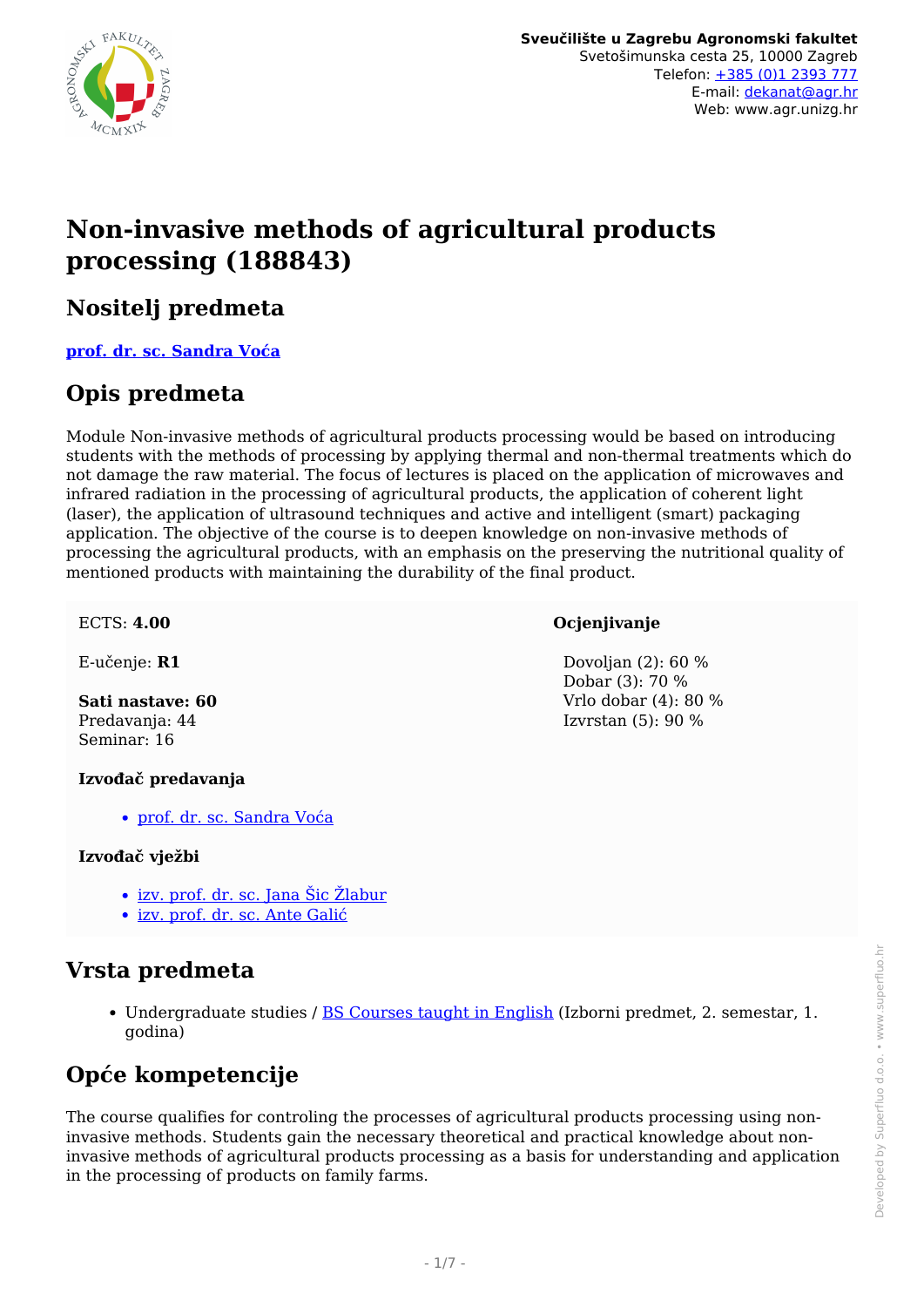

## **Oblici nastave**

- Lectures
- Seminars

Seminar work- skills acquiring - group of 2 students independently prepare and present a lecture related to the certain non-invasive method and their principle of processing and preservation of agricultural products.

# **Ishodi učenja i način provjere**

| Ishod učenja                                                                                                                                           | Način provjere                                                                                         |
|--------------------------------------------------------------------------------------------------------------------------------------------------------|--------------------------------------------------------------------------------------------------------|
| To describe and explain the main characteristics of non-invasive<br>methods in the processing of the agricultural products                             | Participating in the discussions, assignments during class -<br>seminar assay, written exam, oral exam |
| To evaluate the importance of the application of non-invasive<br>methods for the purpose of preserving the nutritional quality of<br>the final product | Participating in the discussions, assignments during class -<br>seminar assay, written exam, oral exam |
| List a main characteristics of the agricultural products treated<br>with non-invasive methods                                                          | Participating in the discussions, assignments during class -<br>seminar assay, written exam, oral exam |
| To identify the possibilities of choosing the optimal non-invasive<br>methods for specific agricultural product                                        | Participating in the discussions, assignments during class -<br>seminar assay, written exam, oral exam |
| To compare and map the conventional technologies of the<br>processing the agricultural products with the non-invasive<br>methods                       | Participating in the discussions - seminar assay                                                       |
| Individually present acquired knowledge through seminar                                                                                                | Seminar assay                                                                                          |

# **Način rada**

### **Obveze nastavnika**

All teaching materials are organized according to weekly class schedule and available on the "Merlin" system; schedule of the important events for the lectures; notifications related to the course; lectures and evaluation of student colloquium, written exams, conducting oral exams. Lecturer teaches the knowledge defined by curriculum, checks lessons learned and evaluate the acquired knowledge and skills acquired through seminars, laboratory exercises, written and oral exam.

### **Obveze studenta**

Attending lectures, laboratory exercises and seminars are required. Students must participate in learning in the course through the system for e-learning. Students during the first two weeks of classes should log into the system of e-learning "Merlin" within which can use the presentation of lectures, announcements and other materials. Conditions for exam participation are regularly attending of lectures and laboratory exercises, seminar work. The student is required to attend to all forms of teaching: lectures, laboratory exercises, seminar assay according to the Regulation of the Faculty of Agriculture. Conditions for the the exam participation ate regularly attending of lectures and laboratory exercises, seminars, and regularly solve all tasks from the lectures and laboratory exercises.

## **Polaganje ispita**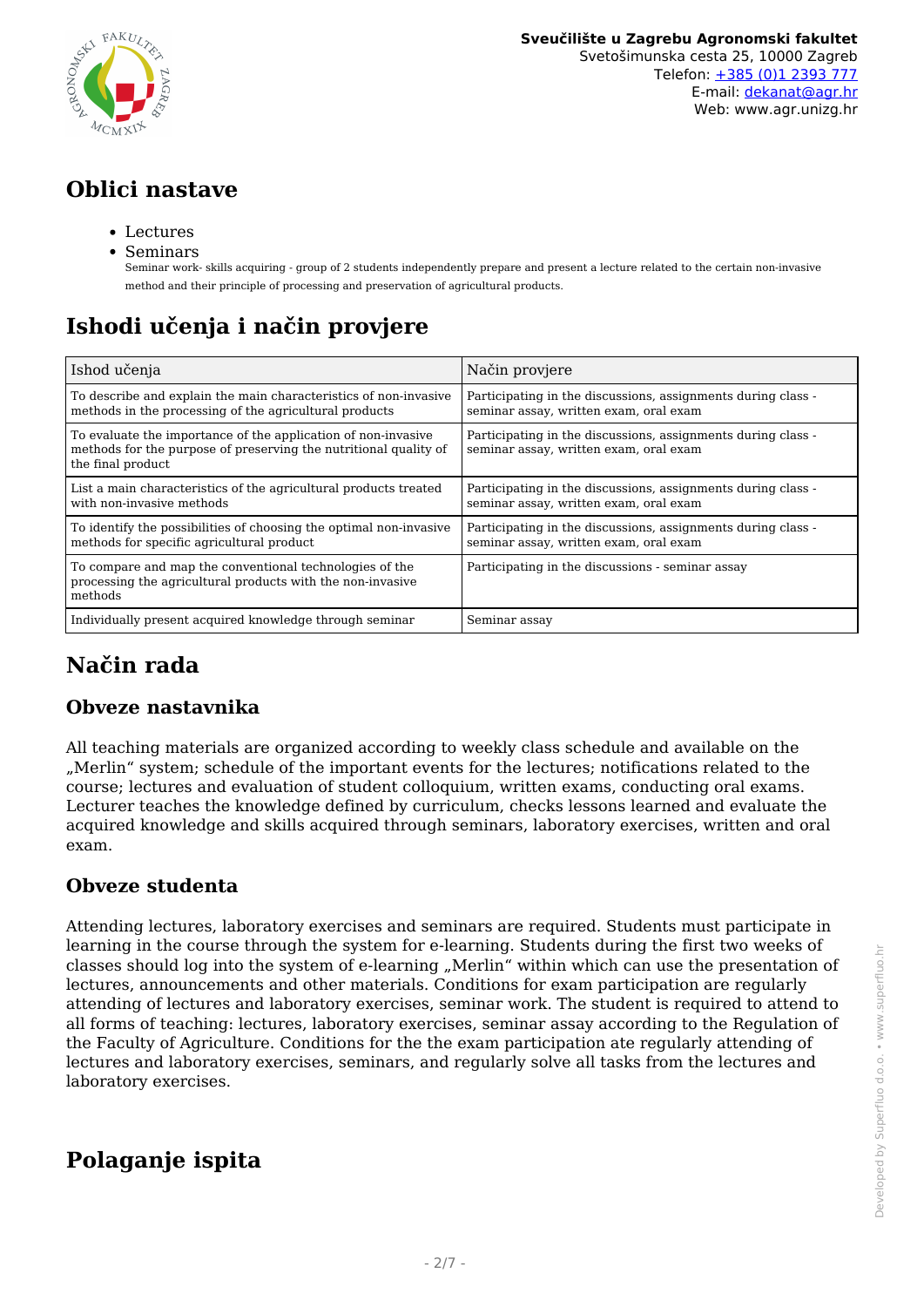

| Elementi<br>praćenja                                     | Maksimalno<br>bodova ili<br>udio u ocjeni | Bodovna skala<br>ocjena                   | Ocjena                                                          | Broj sati<br>izravne<br>nastave | Ukupni broj<br>sati rada<br>prosječnog<br>studenta | ECTS bodovi  |
|----------------------------------------------------------|-------------------------------------------|-------------------------------------------|-----------------------------------------------------------------|---------------------------------|----------------------------------------------------|--------------|
| Active<br>participation in<br>class                      | 10%                                       |                                           |                                                                 |                                 | 20                                                 | $\mathbf{1}$ |
| Seminar (S)<br>Preparation+<br>presentation              | 10%                                       |                                           |                                                                 | 16                              | 40                                                 | $\mathbf{1}$ |
| Partial exam 1<br>(PE1)                                  | 35%                                       | 60-70 %<br>71-80 %<br>81-90 %<br>91-100 % | Dovoljan (2)<br>Dobar $(3)$<br>Vrlo dobar (4)<br>Izvrstan $(5)$ |                                 | 30                                                 | $\mathbf{1}$ |
| Partial exam 2<br>(PE2)                                  | 35%                                       | 60-70 %<br>71-80 %<br>81-90 %<br>91-100 % | Dovoljan (2)<br>Dobar $(3)$<br>Vrlo dobar (4)<br>Izvrstan $(5)$ |                                 | 30                                                 | $\mathbf{1}$ |
| Oral exam (OE)                                           | 10%                                       | 60-70 %<br>71-80 %<br>81-90 %<br>91-100 % | Dovoljan (2)<br>Dobar (3)<br>Vrlo dobar (4)<br>Izvrstan (5)     |                                 | 20                                                 | $\mathbf{1}$ |
| Attendance of<br>$lectures +$<br>laboratory<br>exercises |                                           |                                           |                                                                 | 44                              | 44                                                 | $\mathbf{1}$ |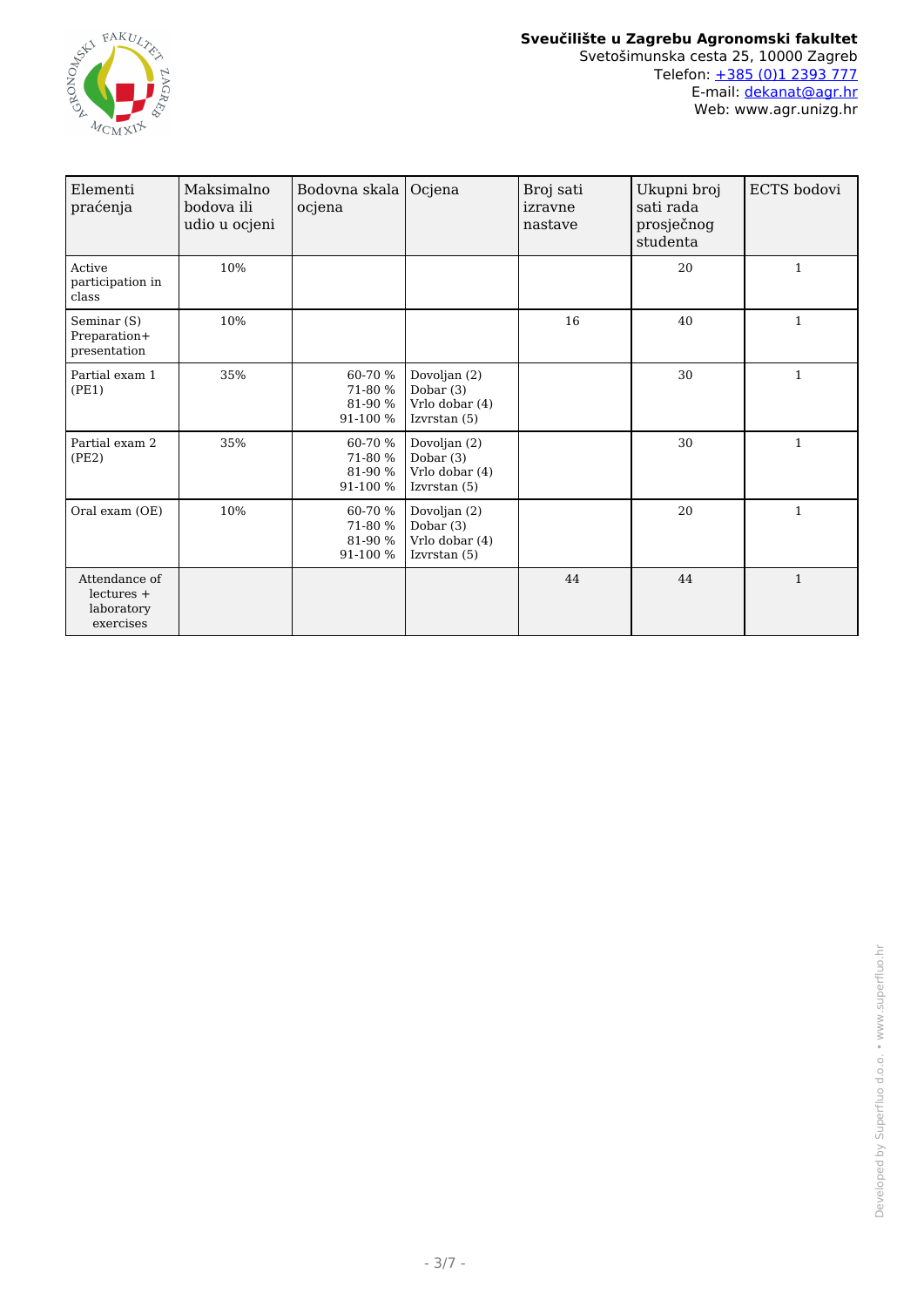

#### **Sveučilište u Zagrebu Agronomski fakultet** Svetošimunska cesta 25, 10000 Zagreb Telefon: [+385 \(0\)1 2393 777](tel:+38512393777) E-mail: **[dekanat@agr.hr](mailto:dekanat@agr.hr)**

Web: www.agr.unizg.hr

| Elementi praćenja                              | Opis                                                                                                                                                                                                                                                                                                                                                                                                                                                                                                                                                                                                                                                                                                               | Rok                                                | Nadoknada                                           |
|------------------------------------------------|--------------------------------------------------------------------------------------------------------------------------------------------------------------------------------------------------------------------------------------------------------------------------------------------------------------------------------------------------------------------------------------------------------------------------------------------------------------------------------------------------------------------------------------------------------------------------------------------------------------------------------------------------------------------------------------------------------------------|----------------------------------------------------|-----------------------------------------------------|
| Active participation in class                  | Active participation in teaching<br>correct to higher grade                                                                                                                                                                                                                                                                                                                                                                                                                                                                                                                                                                                                                                                        |                                                    |                                                     |
| Seminar (S) Preparation+<br>presentation       | The structure and content of<br>the written work 50 % Quality<br>of presentation 50 $\%$                                                                                                                                                                                                                                                                                                                                                                                                                                                                                                                                                                                                                           |                                                    |                                                     |
| Active participation in class                  | Students are encouraged to<br>participate in discussions,<br>presentation of ideas and<br>problem solutions, argument<br>opinions and attitudes. Follow<br>the theoretical and factual<br>knowledge, presentation and<br>communication skills, critical<br>opinion, teamwork and social<br>responsibility. Follow the<br>capability of performing<br>laboratory exercises. The<br>observed activity of students in<br>class is recorded in the student<br>records $(+)$ , which enables the<br>correction of the final grade<br>upward $(++)$ or benefit on the<br>oral exam $(+++)$ .                                                                                                                             | Continuous during class                            | Possible through independent<br>assignment (1 ECTS) |
| Seminar work (S)<br>(preparation+presentation) | Seminar is conceived as the<br>teamwork, group consists of<br>2-3 students. The written work<br>is submitted for review at least<br>a week before presentation.<br>The corrected work must be<br>submitted at the presentation.<br>Presentations of seminar works<br>beginning in the 9th week of<br>the semester according to the<br>agreed schedule. All the<br>members of the working group<br>present seminars and<br>evaluated are the ability of<br>teamwork, presentation skills,<br>analytical skills and the<br>concluding ability (synthesis).                                                                                                                                                           | 1st week 9th week 10th week<br>11th week 12th week | Possible through independent<br>assignment (1 ECTS) |
| Partial exam 1 (PE1)                           | Includes the first part of the<br>module program: the theory of<br>non-invasive methods in the<br>processing of agricultural<br>products, non-invasive methods<br>in the processing of<br>agricultural products by<br>applying the thermal<br>processes, the application of<br>non-thermal processes, the use<br>of microwaves and infrared<br>radiation in the processing of<br>agricultural products, the<br>application of coherent light<br>(laser) as a non-invasive<br>method for processing of<br>agricultural products (Voća,<br>Dobričević, Pliestić). Questions<br>from the theoretical part are<br>open and examine the<br>knowledge and understanding<br>of the facts. Transcription is<br>prohibited. | 7th week                                           |                                                     |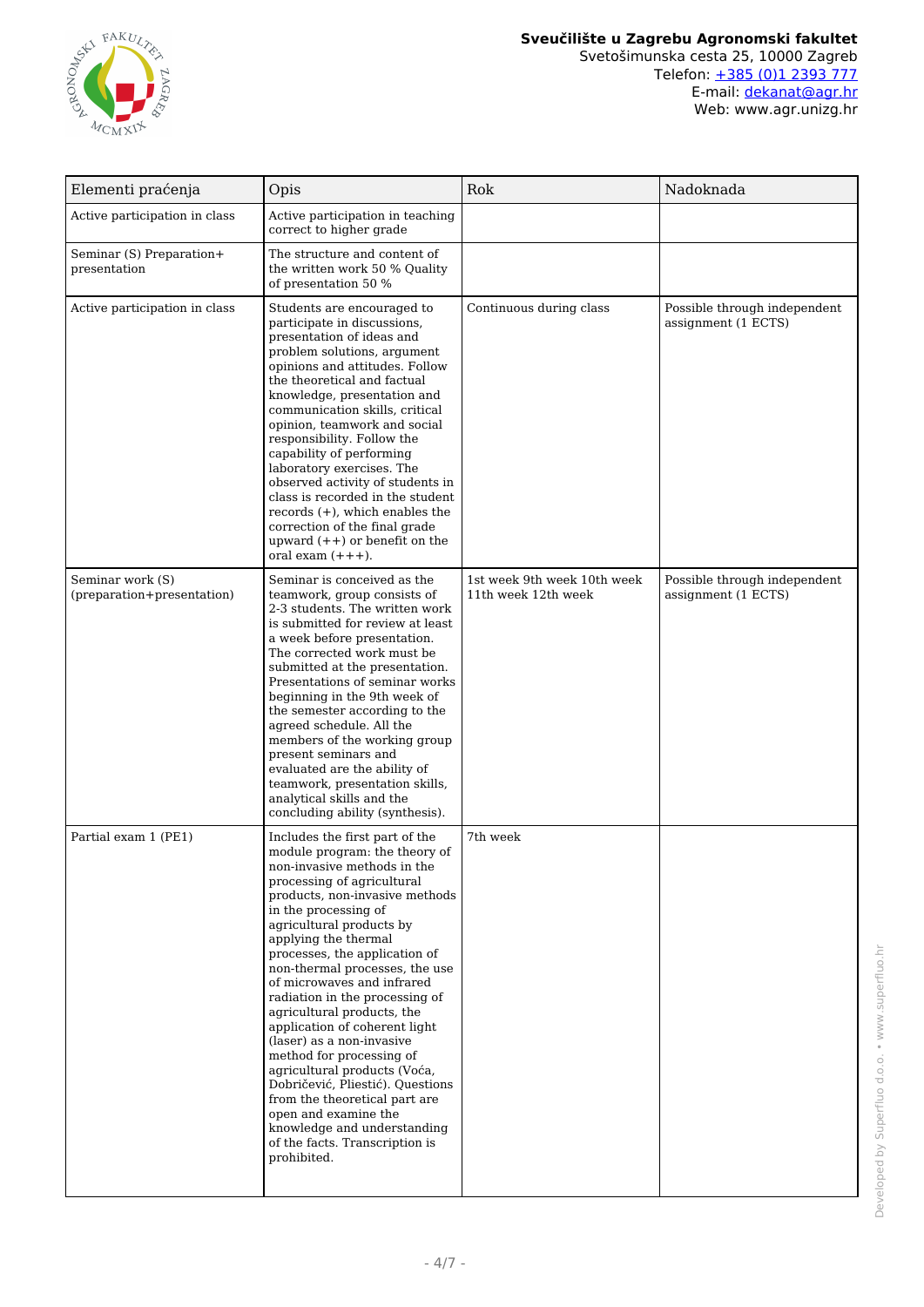

E-mail: **[dekanat@agr.hr](mailto:dekanat@agr.hr)** Web: www.agr.unizg.hr

| Elementi praćenja                                | Opis                                                                                                                                                                                                                                                                                                                                                                                                                                                                                                                                                                                   | Rok                                                     | Nadoknada |
|--------------------------------------------------|----------------------------------------------------------------------------------------------------------------------------------------------------------------------------------------------------------------------------------------------------------------------------------------------------------------------------------------------------------------------------------------------------------------------------------------------------------------------------------------------------------------------------------------------------------------------------------------|---------------------------------------------------------|-----------|
| Partial exam 2 (PE2)                             | Includes the second part of the<br>module program: the theory of<br>application of the ultrasound<br>techniques as a non-invasive<br>method of agricultural<br>products processing, active<br>and intelligent (smart)<br>packaging. Natural<br>preservatives, non-invasive<br>methods in practice, non-<br>thermal pasteurization of fruit<br>and vegetable juices by<br>applying a pulsed electric field<br>(Voća and Dobričević).<br>Questions from the theoretical<br>part are open and examine the<br>knowledge and understanding<br>of the facts. Transcription is<br>prohibited. | 15th week                                               |           |
| Compensation in the module<br>(independent task) | If the student does not achieve<br>the required 3 ECTS credits as<br>a precondition for going to the<br>oral exam, one point can be<br>compensated by an additional<br>independent task, such as:<br>translation of professional<br>texts, and presentation the<br>scientific article or book<br>chapter, project idea etc.                                                                                                                                                                                                                                                            | During the exam period, before<br>the oral examination  |           |
| Oral exam (OE)                                   | The oral exam consists of<br>three, possibly two questions<br>$(+++)$ , depending on the<br>student's previous<br>activities. Testing the<br>acquisition of theory and facts,<br>analytical skills, critical<br>thinking, creativity and social<br>responsibility.                                                                                                                                                                                                                                                                                                                     | Examination periods. The logs<br>are in the system ISVU |           |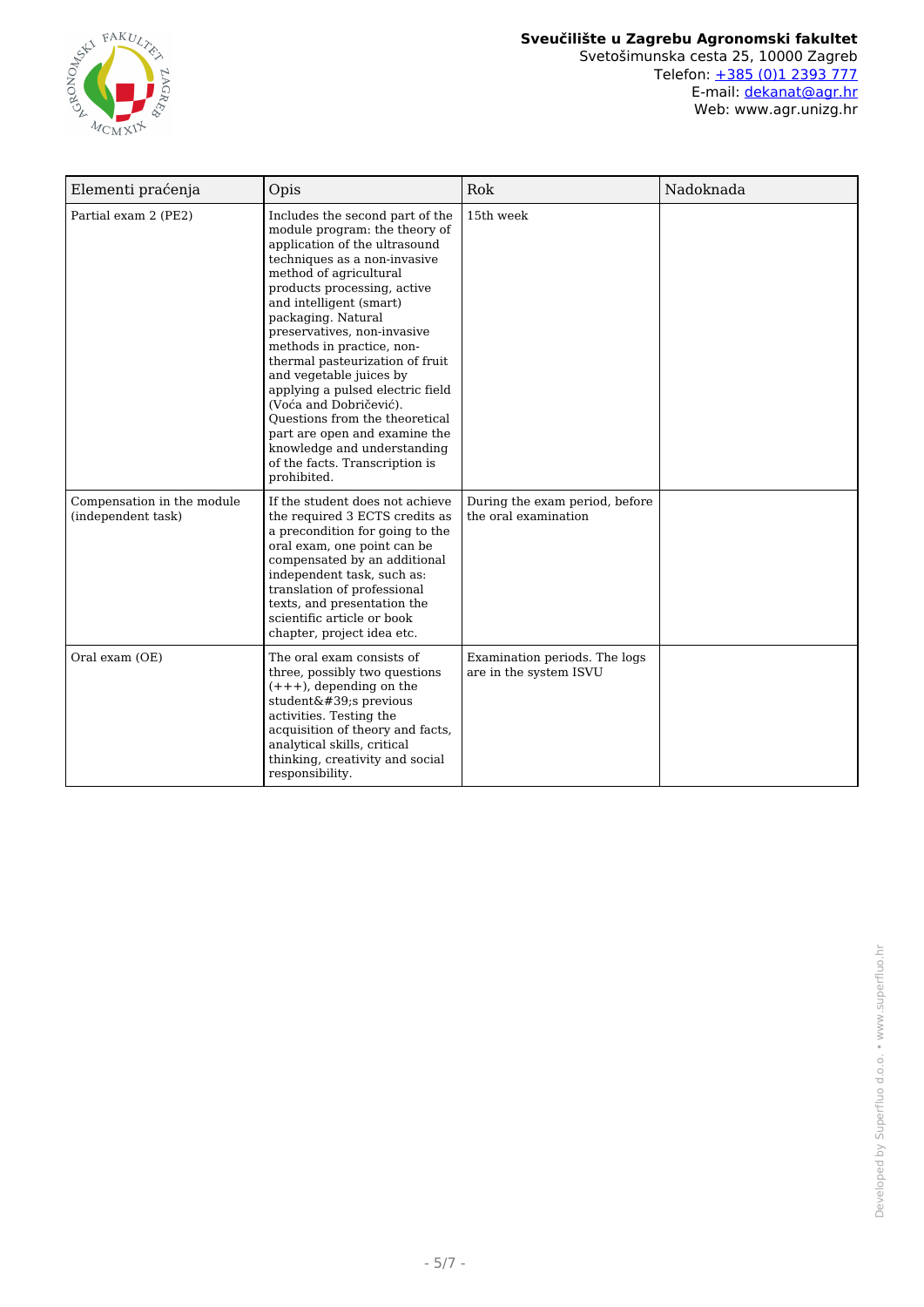

## **Tjedni plan nastave**

- 1. In the introductory lecture, students will learn about non-invasive methods of processing the agricultural products by applying thermal and non-thermal treatments.
- 2. Defining the methods and basic principles of the thermal processes during the use of noninvasive methods of the processing the agricultural products. Classification, basic characteristics and specificities of the thermal non-invasive methods.
- 3. Defining the methods and basic principles of the non-thermal processes during the use of non-invasive methods of the processing the agricultural products. Classification, basic characteristics and specificities of the non-thermal non-invasive methods.
- 4. The students will be acquainted with the technologies of microvawe and infrared radiation application in the processing of agricultural products through defining the basic terms and methods description
- 5. Students will be acquainted with technology of application the coherent light in the processing of agricultural products by defining the basic terms and characteristics of the mentioned method.
- 6. Students will be acquainted with the ultrasonic technology in the processing of the agricultural products by defining the basic terms and characteristics of the mentioned method.
- 7. Defining the basic terms, principles and possible application to on the particular agricultural products.
- 8. The types of natural preservatives, the mechanism of action and application in agricultural products.
- 9. The changes of nutritional characteristics of agricultural products processed by noninvasive methods. The basic technological operations in the preparation of agricultural products for processing.
- 10. Defining the characteristics of technique, application and specifics of mentioned method. Possibilities of application the pulsed electric field (PEP) in the production of fruit and vegetable juices.
- 11. -
- 12. -
- 13. -
- 14. -
- $15. -$

## **Obvezna literatura**

- 1. Ohlsson, T., Bengtsson, N. (2002): Minimal Processing Technologies in the Food Industry. Woodhead Published Limited, CRC Press, UK.
- 2. Hui, Y.H., Barta, J., Pilar Cano, M., Gusek, T., Sidhu, S.T., Sinha, N. (2006): Handbook of fruits and fruit products. Blackwell Publishing, Iowa, USA.
- 3. Jeličić , I. Božanić, R., Tratnik, Lj., Lisak, K. (2010): Mogućnosti primjene netradicionalnih postupaka procesiranja u mljekarskoj industriji. Mljekarstvo, 60 (2): 113-126.
- 4. Brnčić, M.,Tripalo, B., Penava, A., Karlović, D., Ježek, D., Vikić Topić, D., Karlović, S.,BosiljKov, T. (2009). Applications of Power Ultrasound for Foodstuffs Processing. Croatian Journal of Food Technology, Biotechnology and Nutrition 1-2, 32-37.
- 5. Belkin, M., Schwarz, M., (1989): New biological phenomena associated with laser radiation. Health Physics 56: 687-690.
- 6. Lugomer, S., Stipančić, M. (1997): Laser-fizikalne osnove, konstrukcija i primjene, IGKRO Svjetlost, Sarajevo.